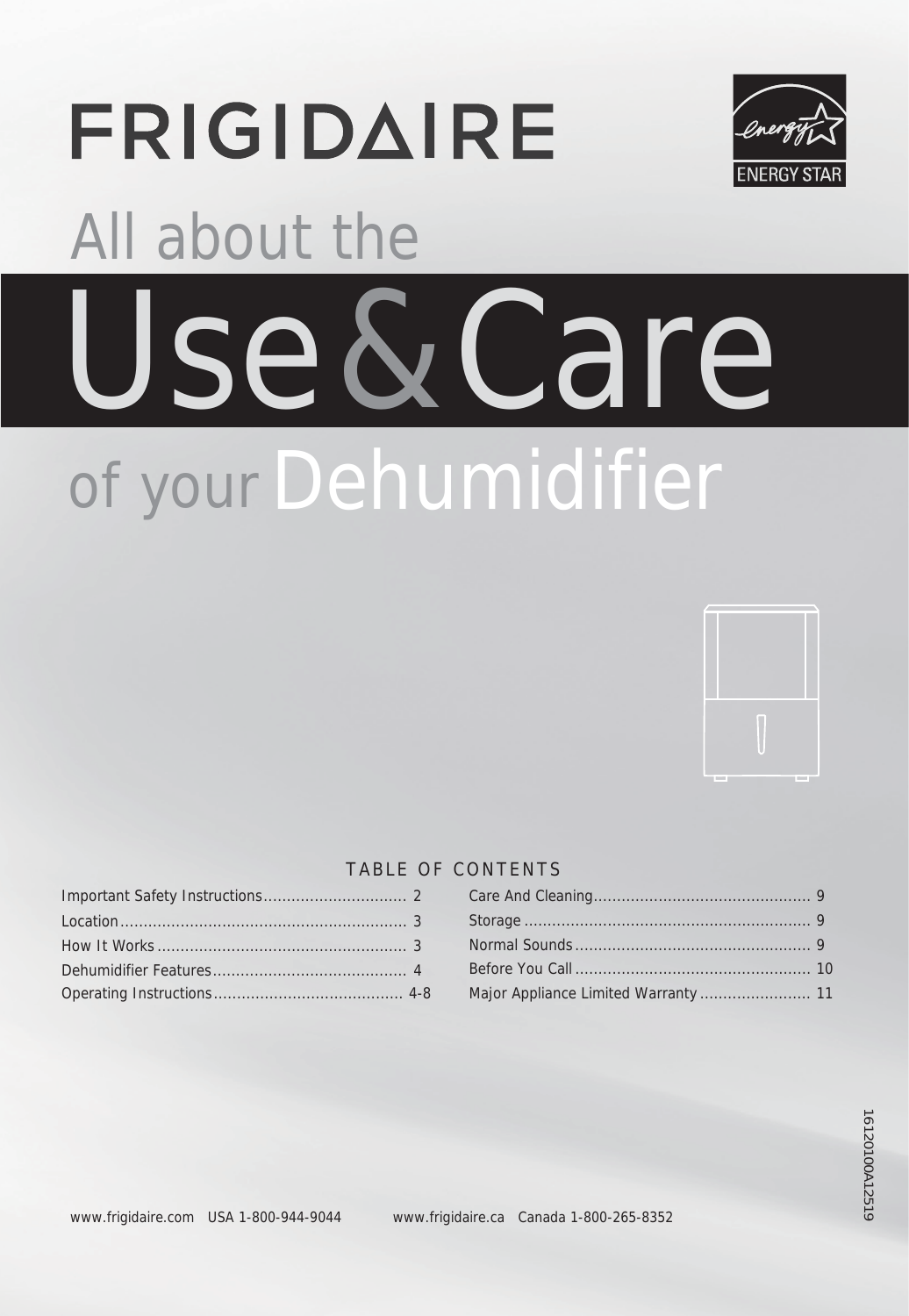# **L** NOTE:

This USE & CARE MANUAL provides specific operating instructions for your model. Use the dehumidifier only as instructed in this USE & CARE MANUAL. These instructions are not meant to cover every possible condition and situation that may occur. Common sense and caution must be practiced when installing, operating, and maintaining any appliance.

# **WARNING**

Avoid fire hazard or electric shock. Do not use an extension cord or an adaptor plug. Do not remove any prong from the power cord.

#### **Grounding type wall**



### **A** WARNING

#### **For Your Safety**

- Do not store or use gasoline or other flammable vapors and liquids in the vicinity of this or any other appliance. Read product labels for flammability and other warnings.
- Discard water from bucket. Water is not potable and cannot be used for drinking.

### **WARNING**

#### **Electrical Information**

- **•** For your safety and protection, this dehumidifier is equipped with a three-prong grounding plug on the power cord. Do not, under any circumstances, cut or remove the round ground prong from the plug.
- Your dehumidifier must be plugged directly into a properly grounded and polarized three-prong receptacle. lf the wall receptacle you intend to use will not accept a three-prong plug, or if you are not sure the outlet is adequately grounded or protected by a time delay fuse or circuit breaker, have a qualified electrician install the proper outlet according to the National Electrical Code and applicable local codes and ordinances. Do not use an extension cord or an adapter plug.
- Never unplug the dehumidifier by pulling on the power cord. Always grip the plug firmly and pull straight out from the receptacle.
- Do not pinch, bend, or knot the power cord.

#### **WARNING**

#### **Child Safety Precautions**

- Destroy the carton, plastic bags, and any packing materials immediately after the dehumidifier is unpacked. Children should never use these items for play. • Do not leave children unattended in an area where the appliance is operating. Do not allow them to sit or stand on the appliance.
- This appliance is not intended for use by persons (including children) with reduced physical, sensory or mental capabilities or lack of experience and knowledge, unless they have been given supervision or instruction concerning use of the appliance by a person responsible for their safety. • Children should be supervised to ensure that they do not play with the appliance.

## **A** SAFETY PRECAUTIONS

#### **DANGER! Avoid Serious Injury or Death**

- This dehumidifier contains no user-serviceable parts. Always call an authorized Electrolux servicer for repairs.
- Do not insert or place fingers or objects into the air discharge area or back grille of the unit.
- Do not start or stop the dehumidifier by unplugging the power cord or turning off the power at the electrical box.
- Do not cut or damage the power cord. Do not pull on the power cord.
- If the power cord is damaged, it should only be replaced by an authorized Electrolux servicer.
- In the event of a malfunction (sparks, burning smell, etc.), immediately stop the operation, disconnect the power cord, and call an authorized Electrolux servicer.
- Do not operate the dehumidifier with wet hands. Do not drink any water from the dehumidifier.
- If the supply cord is damaged, it must be replaced by the manufacturer, its service agent or similarly qualified persons in order to avoid a hazard. The appliance shall be installed in accordance with national wiring regulations.
- 

# **SAFETY PRECAUTIONS**

#### **CAUTION! Avoid Injury or damage to the unit or other property**

- Do not direct airflow at fireplaces or other heat related sources as this could cause flare ups.
- Do not climb on or place objects on the unit. Do not hang objects off the unit.
- Do not place containers with liquids on the unit.
- Turn off the dehumidifier at the power source when it will not be used for an extended period of time.
- Operate the unit with air filter in place.
- Do not block or cover the intake grille, discharge area and outlet ports.
- Ensure that any electrical/electronic equipment is one yard away from the unit.
- $\mathbf{r}$ Do not use or store flammable gases near the unit.

C2019 Electrolux Home Products, Inc. **All rights reserved.** All rights reserved.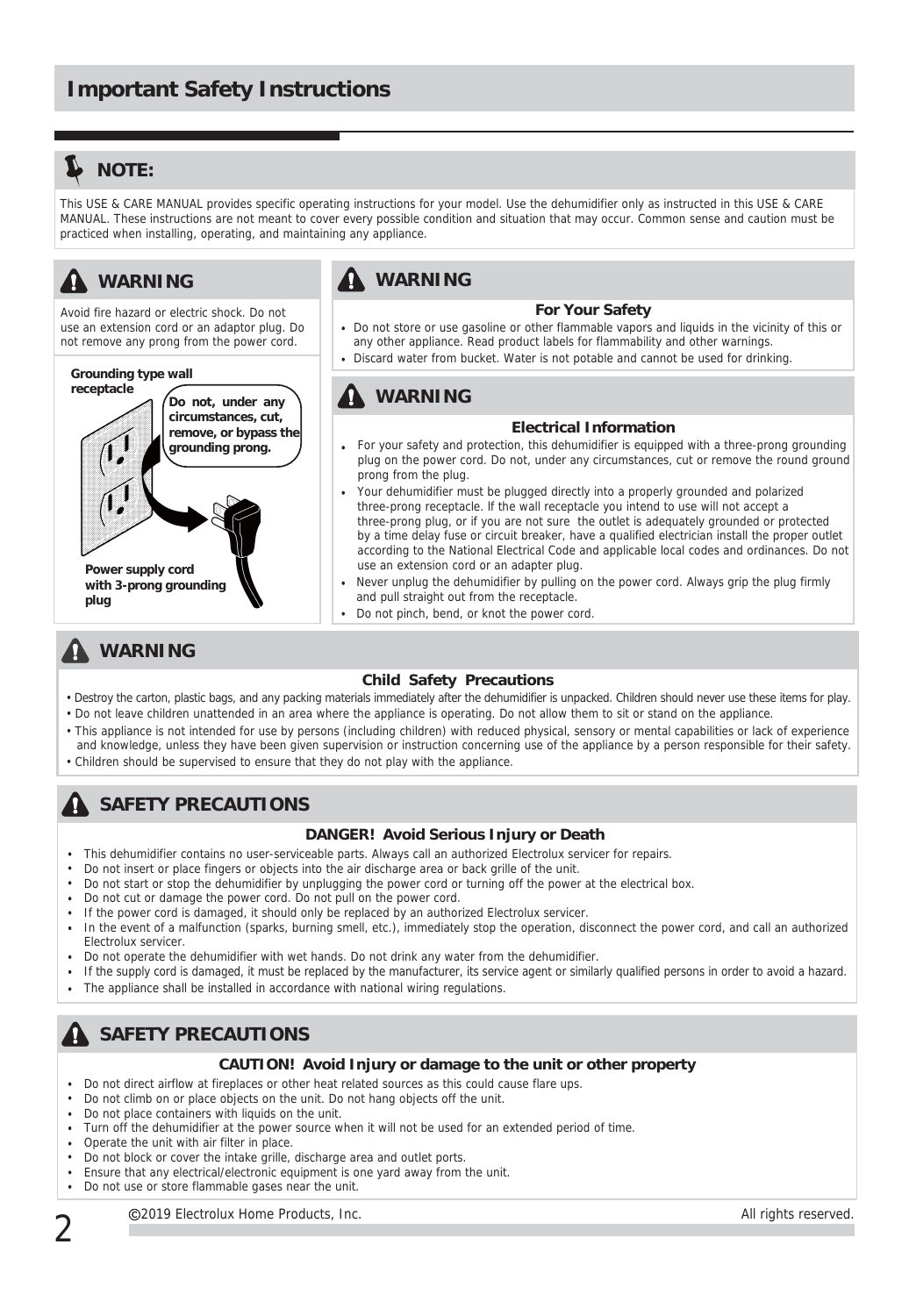

#### **Location Selecting a Location**

IMPORTANT:

- 1. Dehumidifier must be operated in an enclosed area to be most effective. Close all doors, windows, and other outside openings to the room. The effectiveness of the dehumidifier depends on the rate at which new moisture-laden air enters the room.
- 2. Place dehumidifier in a location that does not restrict the airflow of the air intake and air outlet.
- 3. A dehumidifier operating in a basement will have little or no effect in drying an adjacent enclosed storage area, such as a closet, unless there is adequate circulation of air in and out of the area. lt may be necessary to install a second dehumidifier in the enclosed area for satisfactory drying.
- 4. The dehumidifier must be installed on a level floor that will support it with a full bucket of water.
- 5. There should be a minimum of 12 inches clearance around the dehumidifier. The unit will produce heat while in operation and should not be operated in an enclosed small space like a closet.

How It Works When the unit is started, the fan begins to pull moisture-laden air across the dehumidifying coils. The coils condense or draw moisture from the air, and air flows through the air outlet louvers into the room as dry, warm air. Moisture removed from air is collected in a bucket on the front of the dehumidifier.

> The unit is designed to operate between 41 °F (5 °C), and 89 °F (32 °C). The unit will not work properly if the temperature is out of this temperature range, or the performance of the unit will fall greatly.

The "Compressor" circuit has an automatic 3 minute time delayed start if the unit is turned off and on quickly. This prevents overheating of the compressor and possible circuit breaker tripping. Make sure the tank is fitted correctly otherwise unit will not turn on.

## **Wiring Diagram**

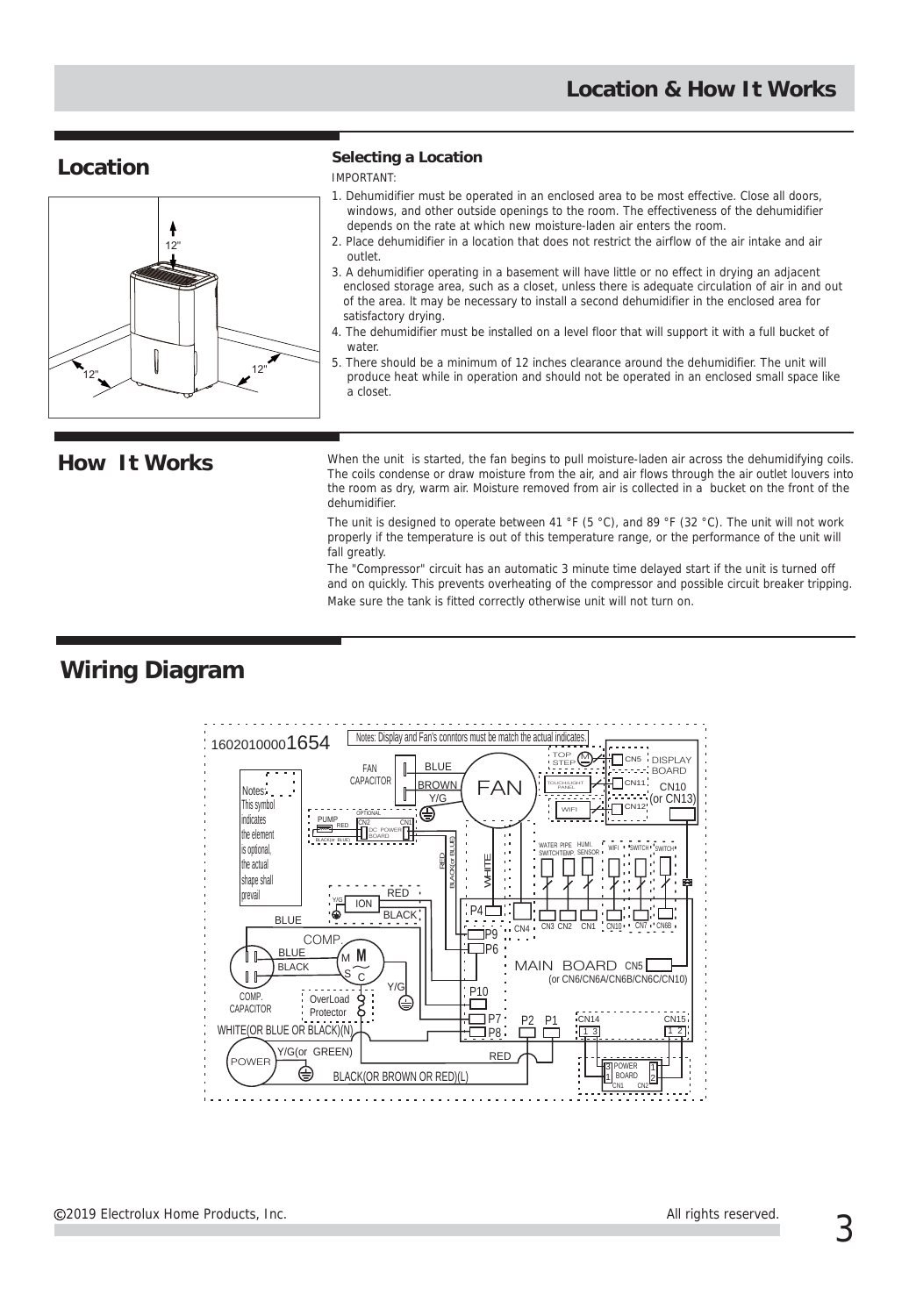# **Dehumidifier Features & Operating Instructions**

#### **Dehumidifier Features**

#### **ELECTRONIC CONTROL**

Before you begin, thoroughly familiarize yourself with the control panel and all its functions (as shown below).



#### **Operating Instructions**

**Allow the unit to reach room temperature before operating. To begin operating the dehumidifier, follow these steps:**





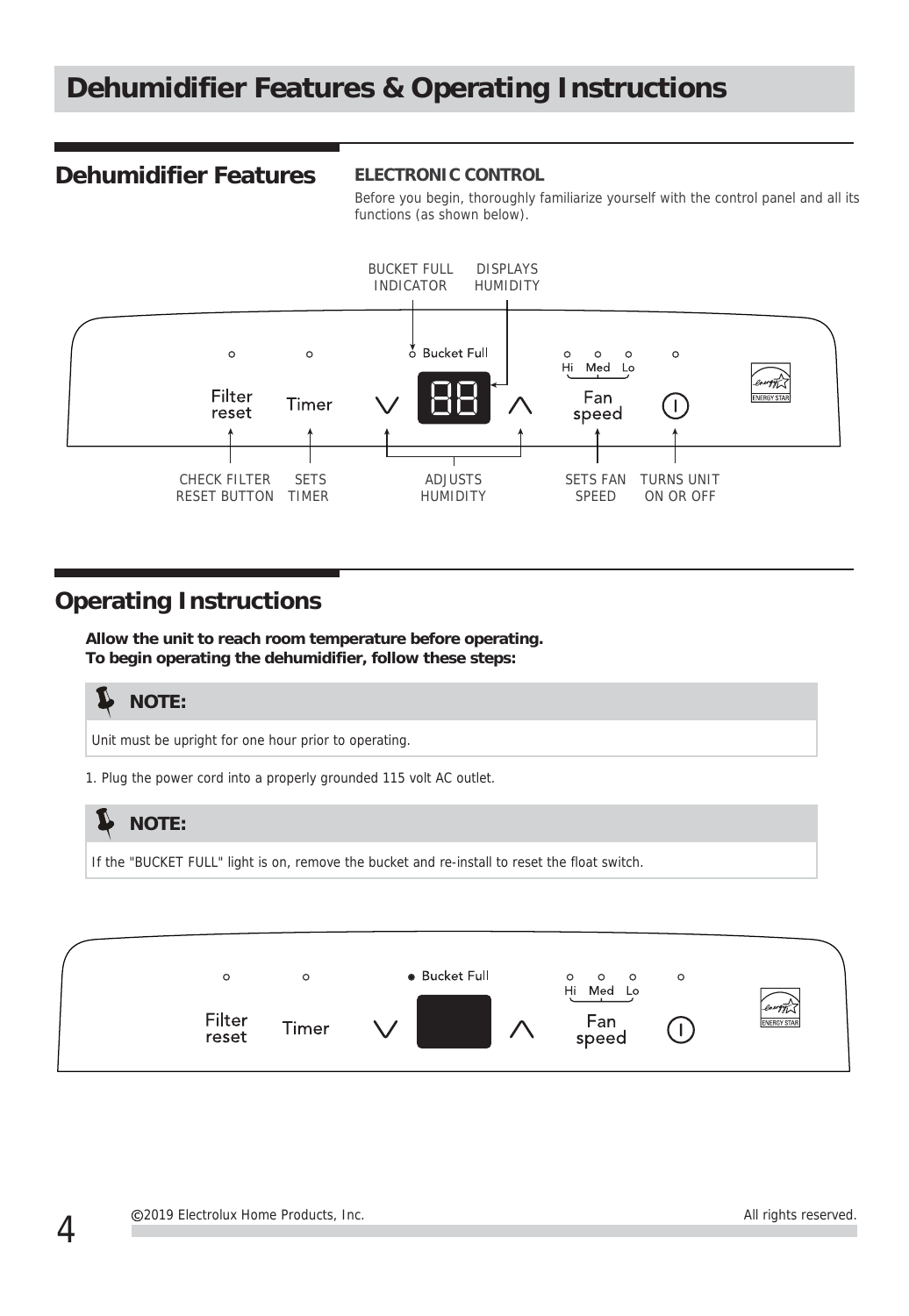# **Operating Instructions**

**(continued)**

2. To turn the unit on, press the ON/OFF button. The unit will run in the factory setting of CONTINUOUS and high fan speed. In the CONTINUOUS mode, the unit will only display CO and not the room humidity. It is recommended you leave the unit running in the CONTINUOUS setting for the first three or four days until the sweating and dampness odors have stopped.



3. After a few days when the Relative Humidity has declined, press the HUMIDITY  $\Lambda$  or V buttons to choose a value between 35% to 85%, so the room is kept at a comfortable humidity. Pressing the  $\Lambda$  or V buttons will change the humidity selection in 5% increments. 5 seconds after you have set the desired humidity, the readout will display the actual room humidity. If at any time you want to return to the CONTINUOUS Mode, pressing the HUMIDITY V button will lower the Relative Humidity through 5% decrements until the display reads CO.



4. You can also use the FAN SPEED button to change the fan speed to Hi, Med or Lo. The indicator light will show the setting you have selected. A higher fan speed will result in quicker moisture removal.

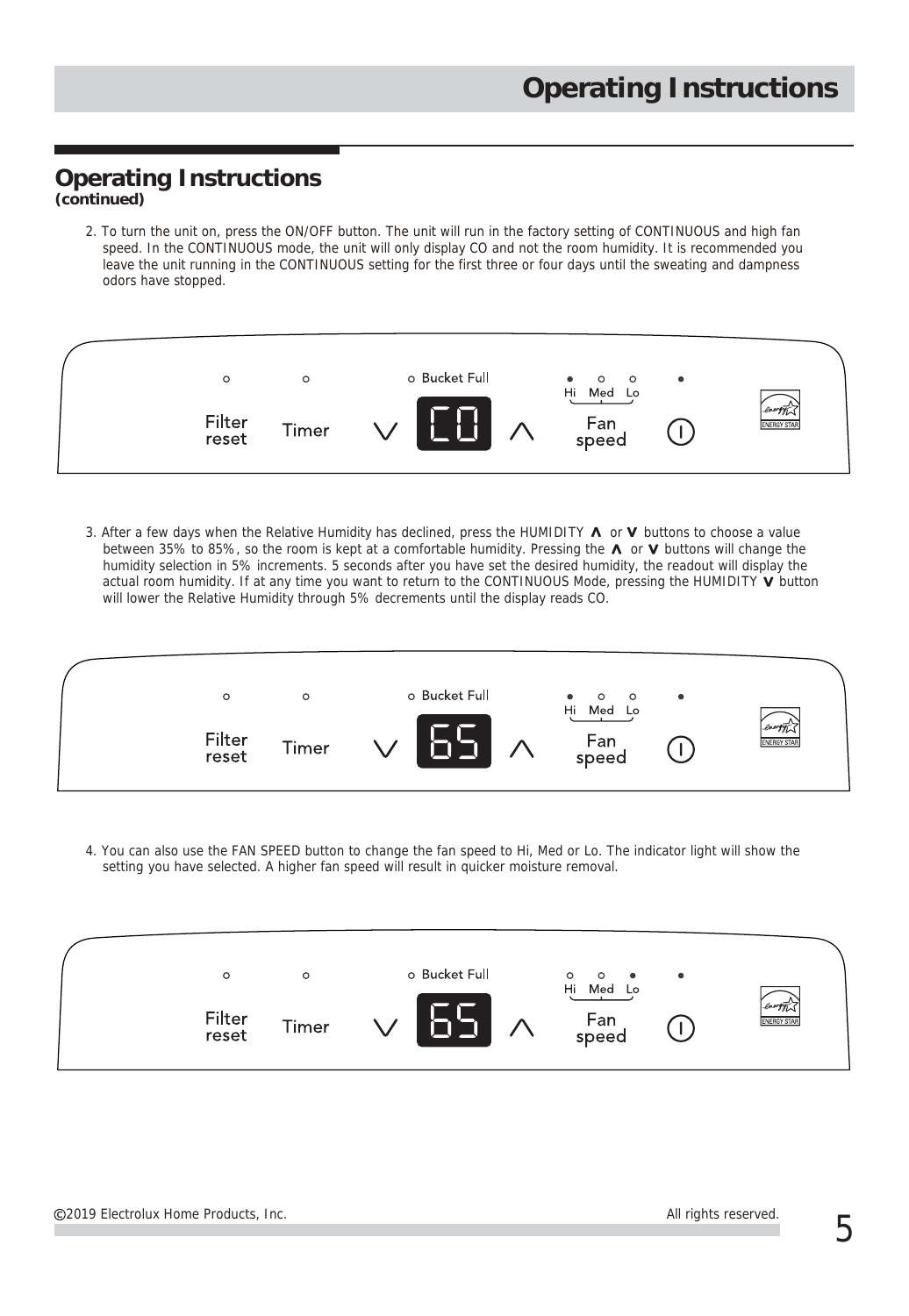# **Operating Instructions**

# **Operating Instructions**

**(continued)**

5. The Filter reset light will illuminate after 250 hours of operation. At this time refer to the care and cleaning section to remove and clean the filter. Once the filter has been cleaned and replaced, simply press the Filter reset button to extinguish the light.



6. The TIMER function enables you to either Delay Start or Delay Stop the unit in the choice from 0.5 hour to 24 hours. If the unit is running, then selecting Timer will turn the unit off in the hours that will be set (Delay Stop). If the unit is off, then selecting Timer will turn the unit on in the hours that will be set (Delay Start).

TIMER setting: First press TIMER button, then adjust timer setting, by tapping or holding the  $\Lambda$  or V button to change the delay timer at 0.5 hour increments, up to 10 hours, then by 1 hour increments up to 24 hours. The control will count down the time remaining (8,7.5,7, etc.) until the unit either starts or stops. For the Delay Start, the fan speed and humidity maintained will be the same as previous setting. After TIMER setting finishes, pressing TIMER button again at any time will stop the TIMER function. The Delay Start/Stop Feature will work until the unit either starts or stops. Once that happens the above steps have to be repeated.

**NOTE:**

- 1. Before entering TIMER setting, make sure power is being supplied to the unit.
- 2. Before entering TIMER setting, make sure pressing HUMIDITY  $\Lambda$  or V button sets one desired room humidity first.



7. To shut the unit down, press the ON/OFF button.



Note: After a power outage, the unit will memorize the last setting and return the unit to the same setting once power is restored.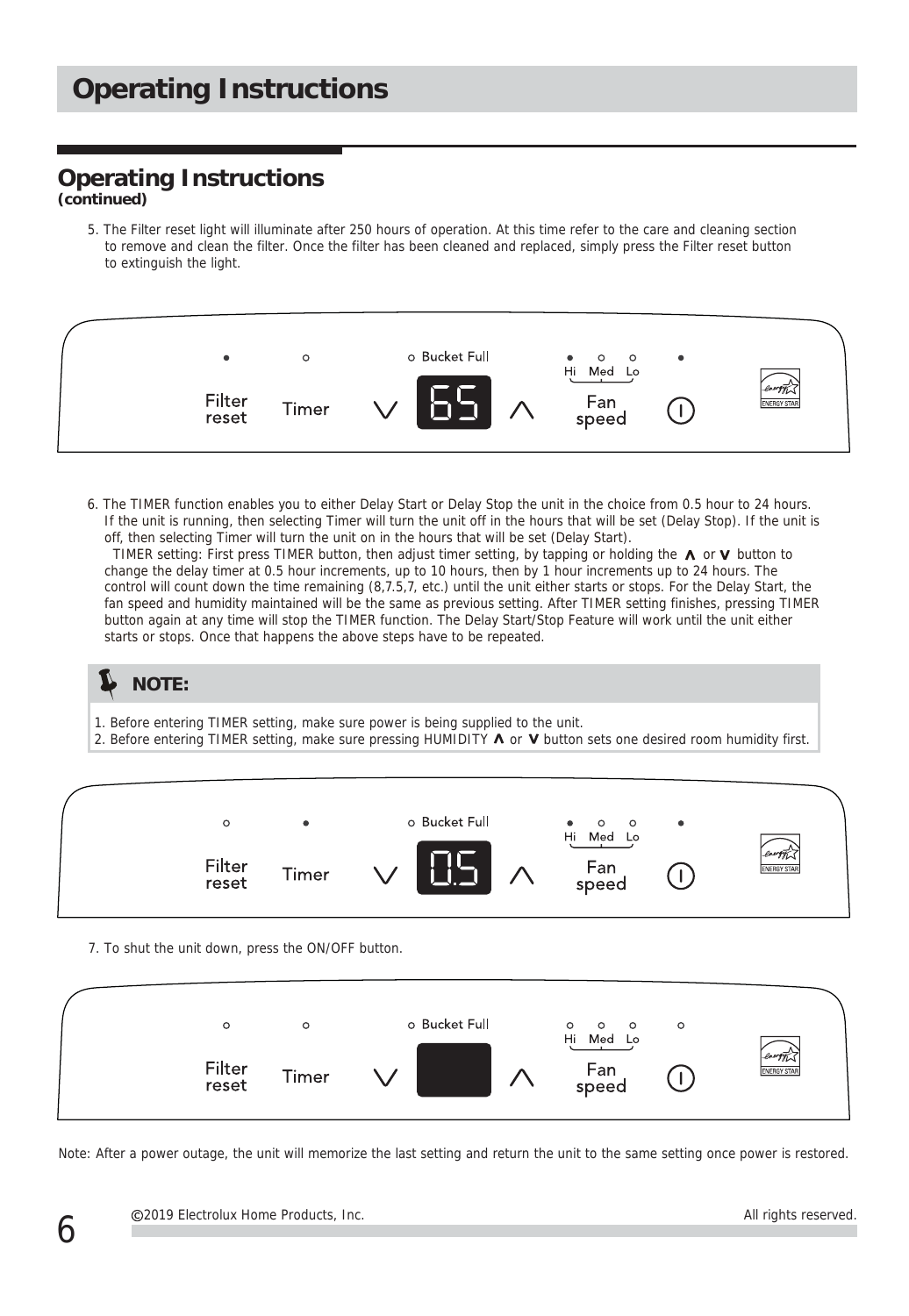### **Fault Codes**

1. If the display reads "AS" or "ES" , a sensor has failed. Contact your Authorized Frigidaire Service Center.



2.If the display reads "EC" , check the following operating conditions. Outlet voltage should be 115V±10% and the surrounding temperature should be with in the range of 41 °F to 89 °F. Unplug the unit and plug it in again under normal operating conditions. If the "EC" code persists, contact your Authorized Frigidaire Service Center.



3.If the display reads "E4", the communication between display PCB and main control PCB is faulty. Contact your Authorized Electrolux Service Center.



# **Removing Collected Water**

1. Emptying the Bucket:

a. When the bucket is full, the unit will shut down and the BUCKET FULL indicator will illuminate.



- b. Do not move the unit at this time otherwise water may spill on the floor.
- c. Press sides of bucket gently to unclip the bucket from the unit.
- d. Remove the bucket as shown in the photographs below and empty the bucket.

| A | WARN |
|---|------|
|---|------|

Discard water from bucket. Water is not potable and cannot be used for drinking.

2019 Electrolux Home Products, Inc.  $\overline{ }$ 

**ING**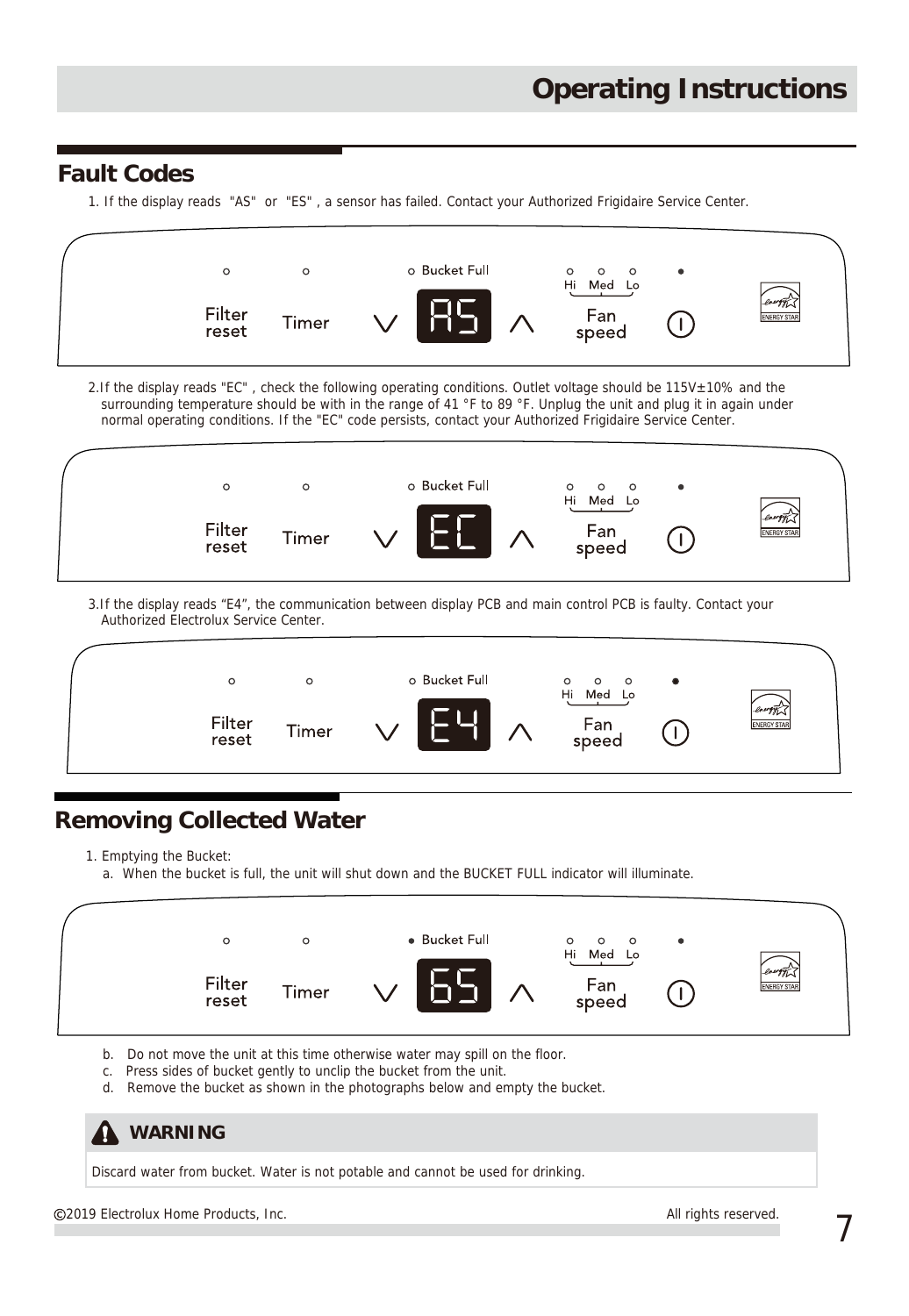# **Operating Instructions**

#### **Removing Collected Water** (continued)









- e. Replace the empty bucket back into the unit and once seated correctly, the unit will start up again.
- f. You should hear a click when the bucket is in the correct position

If the bucket full light does not extinguish, check that the float is correctly snapped in place.



- 2. Continuous Drainage:
	- a. For continuous drainage operation, you will need a garden hose and a drain nearby to discharge the water into.
	- b. Unscrew the drain cap on the back side of the unit. (fig.1)
	- c. Insert the female threaded end of the hose onto the drain connector of the unit. (fig.2)
	- d. Screw the garden hose onto the threaded portion of the drain connector. (fig.3)
	- e. Make sure the hose is secure so there are no leaks.
	- f. Direct the hose toward the drain, making sure that there are no kinks that will stop the water flowing.
	- g. Place the end of the hose into the drain. (fig.4)
	- h. Select the desired humidity setting and fan speed on the unit for continuous draining to start.









fig. 1 fig. 2 fig. 3 fig. 4

#### **NOTE:**

- 1. Check the seal between the hose and the drain connector. If there is a small leak then replace the hose gasket and re-tighten the hose.
- **2. It is recommended that a Dehumidifier Drain Hose 1/2" (12.7 mm) or larger be used. Make sure there are no kinks or elevations in the hose.**
- **3. When a hose is not attached to the drain connector, please ensure drain cap is screwed securely to the connector to prevent leakages**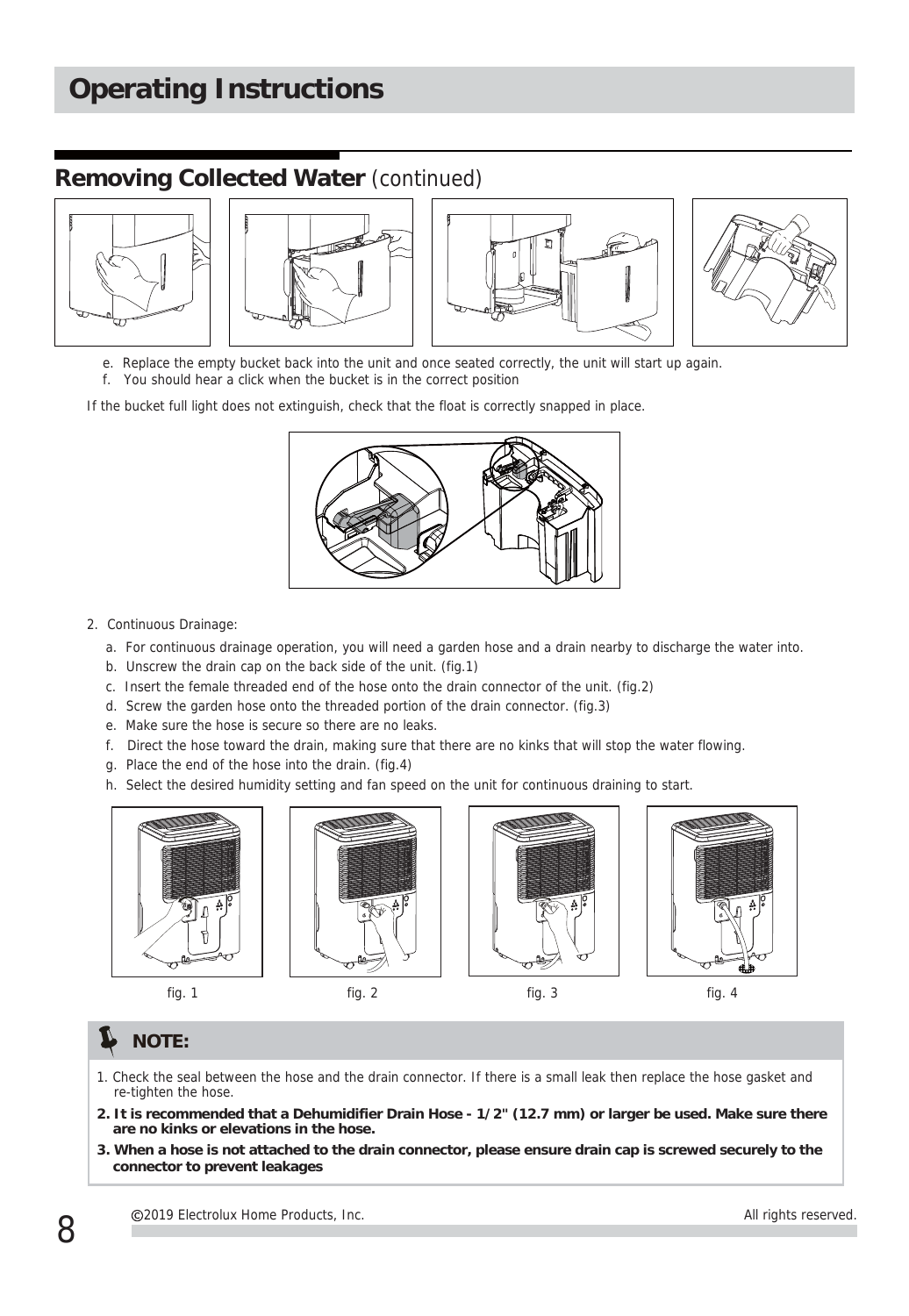#### **Care and Cleaning**

#### 1. Filter

Clean the filter every two weeks based on normal operating conditions.

- To remove the filter: a. open the back grille and pull out the filter.
- b. Wash the filter with clean water then dry.
- c. Re-install the filter.
- 2. Cabinet
	- a. Dust cabinet with an oil-free cloth, or using a damp cloth.
	- b. Vacuum grill using brush attachment.
- 3. Water Bucket
	- a. Clean bucket with warm water and detergent.



When unit is not in use, unplug and use the cord wrap shown for your model type.



### **Normal Sounds**



2019 Electrolux Home Products, Inc.  $\boldsymbol{9}$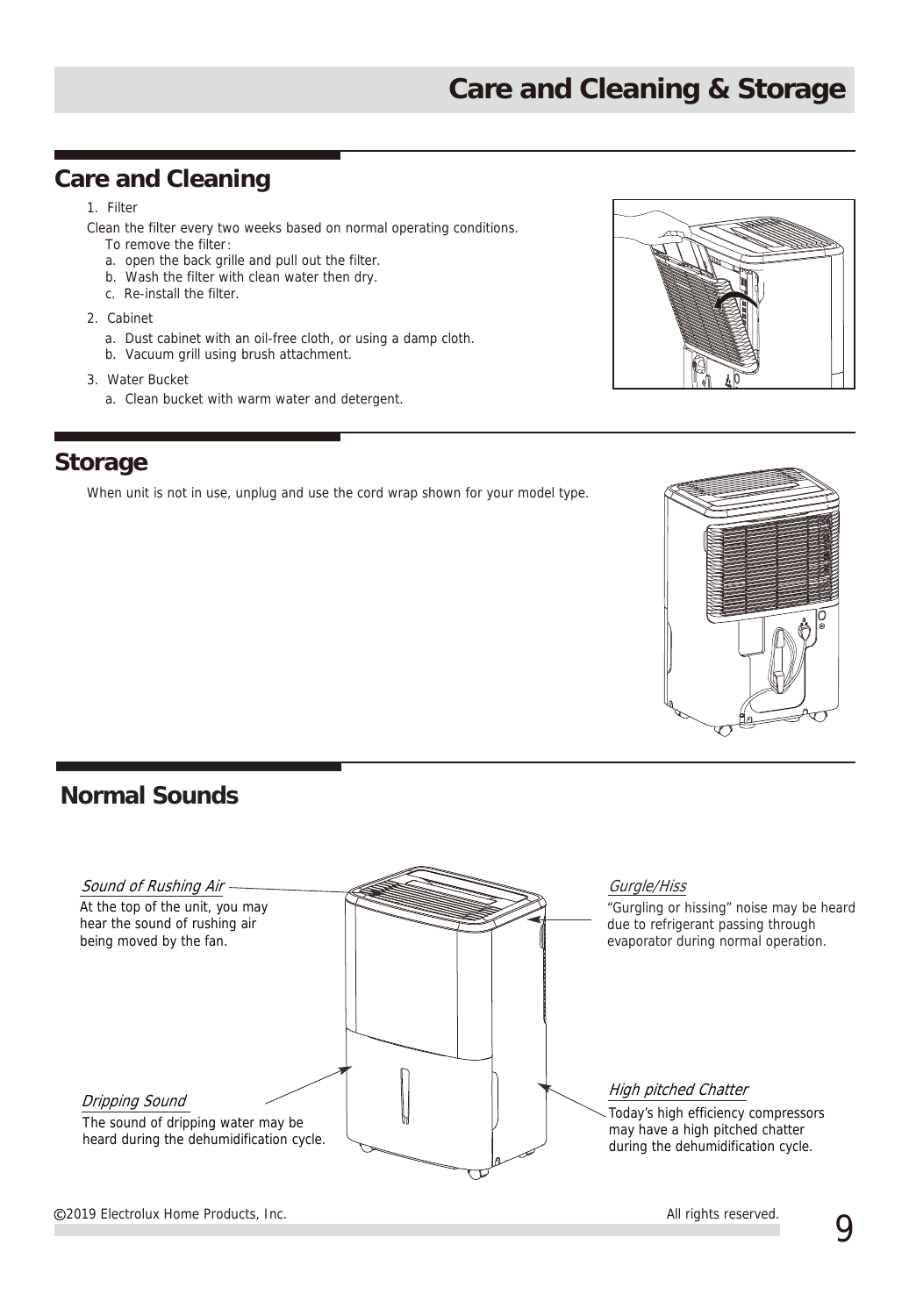Before calling for service, review this list. It may save you time and expense. This list includes common occurrences that are not the result of defective workmanship or materials in this appliance.

| <b>OCCURRENCE</b>                                               | <b>SOLUTION</b>                                                                                                                                                                                                                                                                                                                        |
|-----------------------------------------------------------------|----------------------------------------------------------------------------------------------------------------------------------------------------------------------------------------------------------------------------------------------------------------------------------------------------------------------------------------|
| <b>DEHUMIDIFIER DOES NOT</b><br>OPERATE.                        | Wall plug disconnected. Push plug firmly into wall outlet.                                                                                                                                                                                                                                                                             |
|                                                                 | House fuse blown or circuit breaker tripped. Replace fuse with time delay type or reset circuit breaker.                                                                                                                                                                                                                               |
|                                                                 | The dryness level you selected has been reached. Dehumidifier automatically shuts off when selected<br>amount of moisture has been removed from the air. If you want to remove more moisture, Select<br>'CONTINUOUS' by using the humidity button or knob. After the dehumidifier starts, reset the control<br>to the desired setting. |
|                                                                 | Bucket not installed properly. See "Removing Collected Water".                                                                                                                                                                                                                                                                         |
|                                                                 | Water in the bucket has reached its preset level. Dehumidifier automatically turns off when this<br>occurs. Empty bucket and return bucket to position.                                                                                                                                                                                |
|                                                                 | Dehumidifier is not turned on. Turn unit on.                                                                                                                                                                                                                                                                                           |
|                                                                 | "BUCKET FULL" light is on. Remove bucket, empty water and re-install correctly.                                                                                                                                                                                                                                                        |
| DEHUMIDIFIER RUNS TOO MUCH.                                     | Windows or doors near dehumidifier are open to outdoors. Close all windows or doors to outside.                                                                                                                                                                                                                                        |
|                                                                 | Area to be dehumidified is too large. Check with your dealer to see if capacity is adequate.                                                                                                                                                                                                                                           |
|                                                                 | Air movement through dehumidifier is blocked. Grill may be dirty. Use brush attachment of vacuum<br>cleaner to clean grill. See "Care and Cleaning". Dehumidifier must be placed in a space that does<br>not restrict air flowing into the rear coil or out of the front grill.                                                        |
|                                                                 | Dehumidifier has been installed or restarted recently. The higher the moistuire in the room, the longer<br>the dehumidifier will operate.                                                                                                                                                                                              |
|                                                                 | Dehumidifier is in the CONTINUOUS mode and will remain on in this mode, use the humidity button or<br>knob to set a RH% higher level.                                                                                                                                                                                                  |
| DEHUMIDIFIER IS OPERATING<br><b>BUT ROOM IS NOT DRY ENOUGH.</b> | Humidity setting is too high. Press the HUMIDITY button or rotate knob to a lower setting or choose<br>CONTINUOUS for maximum dryness.                                                                                                                                                                                                 |
|                                                                 | Dehumidifier has been installed or restarted recently. The higher the moisture in the room air, the<br>longer it takes for the room air to become dry.                                                                                                                                                                                 |
|                                                                 | Dehumidifier does not have sufficient clearance to operate. Air flow to the air outlet is blocked. See<br>"Selecting a Location".                                                                                                                                                                                                      |
|                                                                 | Room temperature is too low. Unit will not operate satisfactorily if the room temperature is below<br>41 °F(5 °C). See "Operating Conditions".                                                                                                                                                                                         |
|                                                                 | Refer to causes under DEHUMIDIFIER RUNS TOO MUCH.                                                                                                                                                                                                                                                                                      |
| <b>FROST APPEARS ON COILS BEHIND</b><br>THE FILTER              | Dehumidifier has been turned on recently. This is normal due to refrigerant rushing through the coil.<br>Frost will usually disappear within 60 minutes.                                                                                                                                                                               |
|                                                                 | Room Temperature is too low. All models will operate satisfactorily at temperatures greater than<br>41 °F (5 °C).                                                                                                                                                                                                                      |
| <b>FAN NOISE.</b>                                               | Air is moving through the dehumidifier. This is a normal sound.                                                                                                                                                                                                                                                                        |

**If These Solutions Fail, Call 1-800-944-9044(US)/1-800-265-8352(Canada) For Frigidaire Service.**